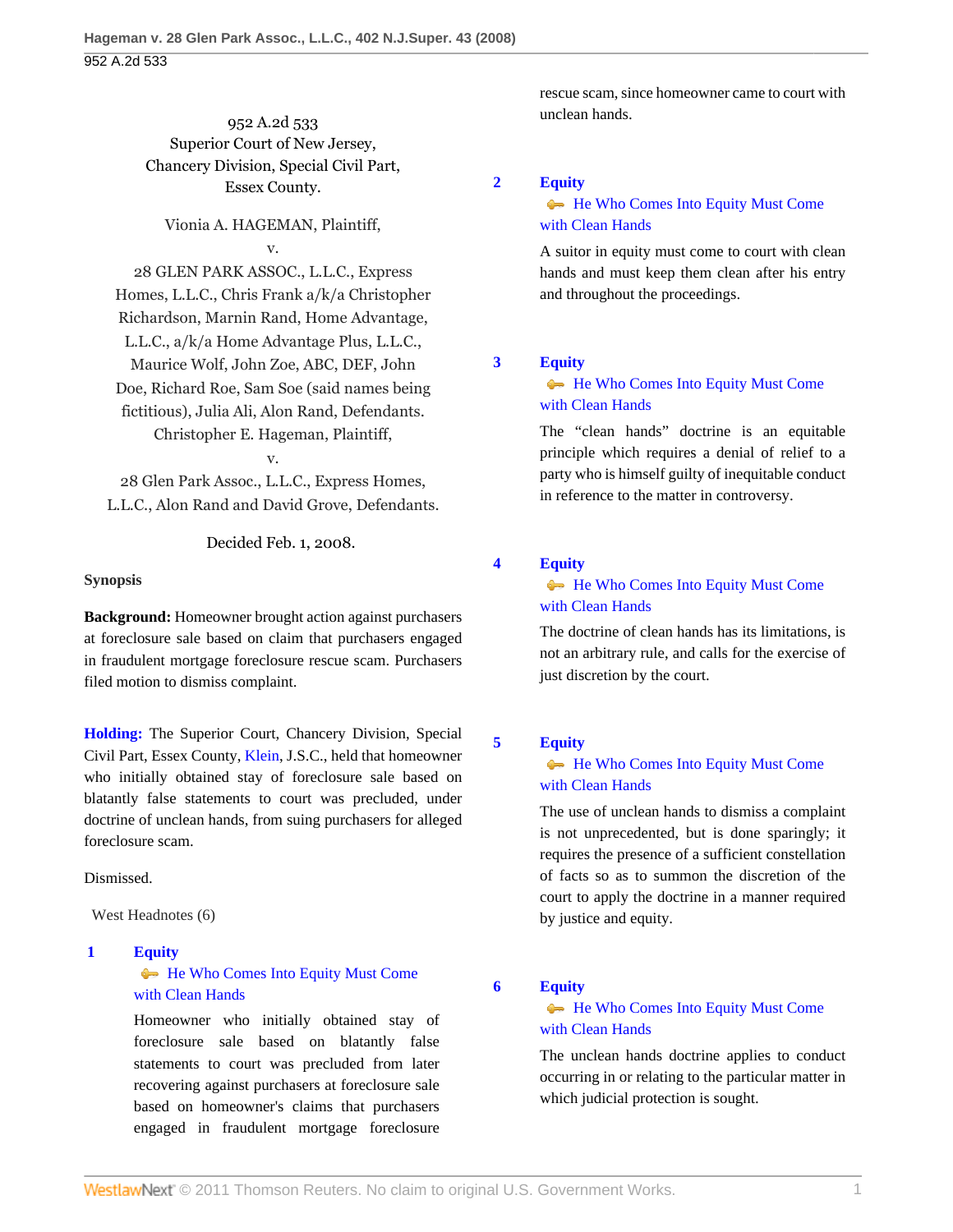## **Attorneys and Law Firms**

*\*\*533* [Gabriel H. Halpern,](http://www.westlaw.com/Link/Document/FullText?findType=h&pubNum=176284&cite=0393549501&originatingDoc=Ia12b5af853fc11ddb5cbad29a280d47c&refType=RQ&originationContext=document&vr=3.0&rs=cblt1.0&transitionType=DocumentItem&contextData=(sc.UserEnteredCitation)) Morristown, for plaintiff Christopher E. Hageman (Pinilis Halpern, LLP, attorneys). *\*\*534* [Kenneth J. Fost,](http://www.westlaw.com/Link/Document/FullText?findType=h&pubNum=176284&cite=0180624501&originatingDoc=Ia12b5af853fc11ddb5cbad29a280d47c&refType=RQ&originationContext=document&vr=3.0&rs=cblt1.0&transitionType=DocumentItem&contextData=(sc.UserEnteredCitation)) for plaintiff Vionia A. Hageman [\(Kenneth J. Fost,](http://www.westlaw.com/Link/Document/FullText?findType=h&pubNum=176284&cite=0180624501&originatingDoc=Ia12b5af853fc11ddb5cbad29a280d47c&refType=RQ&originationContext=document&vr=3.0&rs=cblt1.0&transitionType=DocumentItem&contextData=(sc.UserEnteredCitation)) PA, attorneys).

[Matthew Fredericks,](http://www.westlaw.com/Link/Document/FullText?findType=h&pubNum=176284&cite=0395791801&originatingDoc=Ia12b5af853fc11ddb5cbad29a280d47c&refType=RQ&originationContext=document&vr=3.0&rs=cblt1.0&transitionType=DocumentItem&contextData=(sc.UserEnteredCitation)) Clifton, for defendants (David Kessler & Associates, LLC, attorneys).

### **Opinion**

## KLEIN, J.S.C.

*\*45* The motion under consideration brings into focus the classic equitable maxim of "unclean hands." Defendants, 28 Glen Park Associates, L.L.C., Express Homes, L.L.C., Alon Rand and David Grove, seek to dismiss the complaint brought against them based upon the conduct of plaintiff, Christopher E. Hageman (hereinafter sometimes referred to as "Hageman" or "plaintiff").  $\frac{1}{2}$  $\frac{1}{2}$  $\frac{1}{2}$ 

<span id="page-1-0"></span>The operative facts predate the filing of this action. On or about March 15, 2004, Champion Mortgage filed a foreclosure complaint against Christopher E. Hageman and Vionia A. Hageman, his wife, under docket number F-5181-04, with respect to property at 28 Glen Park Road, Glen Ridge, New Jersey (the "property"). Hageman apparently concealed the existence of the foreclosure action from his wife. A final judgment of foreclosure was entered on January 24, 2005.

On May 17, 2005, the day the property was to be sold at a foreclosure sale by the Essex County Sheriff, Hageman appeared before this Court on an emergent application to stay the sale. In support of the application, Hageman filed a certification stating that the reason for the request was "refinancing for the property." He testified under oath that his father, a retired lawyer, had agreed to loan the money to redeem the property but was out of the country at that time. He volunteered the information that his father was on a two-week cruise aboard the "Queen Mary." When the bank's attorney pointed out that there was no proof of a loan other than the applicant's bare assertions, the transcript of the hearing reflects that Hageman responded: "I wouldn't come here and swear to the sheriff knowing-being raised by an attorney, if that were not true, if his intentions were not valid and were not truthful and honest."

*\*46* Further, in order to overcome the concerns about the lack of documentation of financing, Hageman stated as follows:

But I can swear because I'm not-I'm not a liar, I'm not a thief, I've never done drugs, I can be a knucklehead at times because I'm a son, but my father gave me his word and that's all I have to go on because, again, as I said, it's not for me. It's for my girls.

Hageman added that his father had begun to "pull money out from various places" with the assistance of an accountant, whose name he provided. He further stated that his wife had left him during the last two years, that he stood to lose the down payment he had put down, and that he, his children and grandmother would have nowhere to go.

Despite the foregoing, the court expressed its reluctance to stay the sale, but was willing to extend the right of redemption beyond the statutory ten-day period. Hageman then became emotional and tearful, and made a last-ditch plea as follows:

I allowed this to happen to myself. I understand that ... I can-all I can do-you know, ma'am, all I've ever had is my word. And I'm sorry I'm talking too much. I'm extremely scared. I apologize. But I can promise you that *\*\*535* all these bills will be paid ... I have enough-I have enough to deal with my girls in therapy wondering where their mom is. But for the grace of God, they have been-they have had enough fortitude to-they do fantastically in school.

At the conclusion of the hearing, the court granted a stay of the sheriff's sale to June 14, 2005.

Discovery in this action, including depositions of Hageman's wife and father, has exposed that virtually everything said by Hageman was false. His father was unaware of the foreclosure, had not agreed to provide money to pay off the bank, had not used the named accountant for years, had not taken a cruise, and had never in his life been aboard the "Queen Mary." Moreover, Hageman's wife had never left him, his grandmother did not live at the property, and the down payment for the property had come from his father. Finally, his wife had never abandoned the family and his daughters had not been in therapy for anything.

The sale eventually took place on June 28, 2005. Defendant 28 Glen Park Associates was the successful bidder for the amount of \$321,000.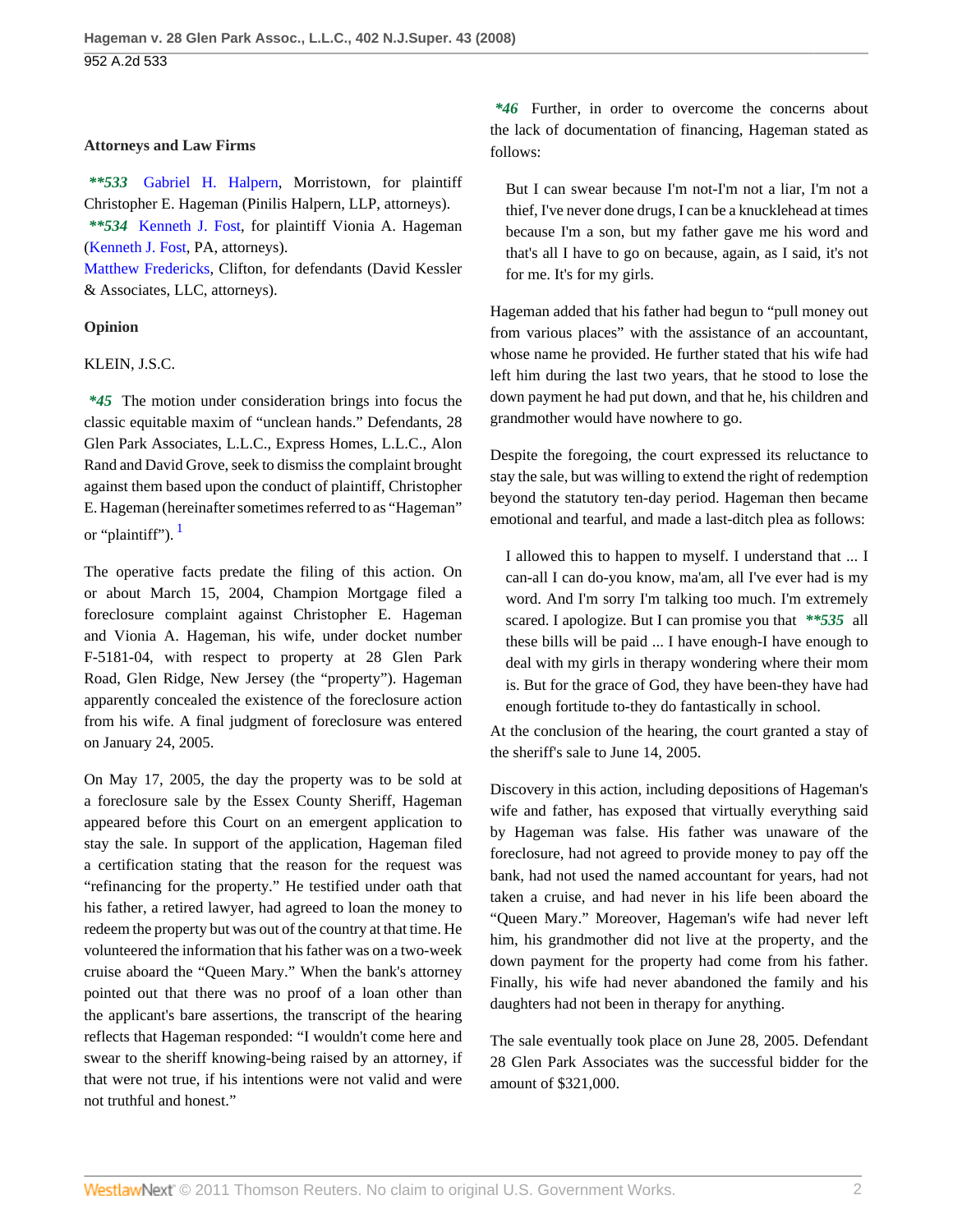*\*47* On July 7, 2005, Hageman again appeared in court on an emergent basis to extend the time for redemption. According to the transcript, he represented that he had entered into a contract to sell the property to an entity known as Property Solutions (unrelated to defendants) for a price of \$220,000, and that an additional thirty days was needed for "everything to go through." He also stated that he needed time to "move [his] grandmother." Further, Hageman falsely indicated, as at the previous hearing, that he was raising his children on his own. An extension was granted. As best the court can determine, all of this was part of his continuing effort to conceal the fact of the foreclosure from his wife and family, and to find a means of saving the marital home.

<span id="page-2-5"></span>The events that transpired thereafter prompted the filing of the present lawsuit by Hageman. On December 14, 2005, the Sheriff of Essex County received the redemption payment in the amount of \$175,319.07. Discovery in this case has revealed that the funds came from defendant Alon Rand and his brother, Marnin. By deed dated December 14, 2005, Hageman and his wife purportedly transferred their interest in the property to Defendant 28 Glen Park Associates for a stated consideration of \$100. $^2$  $^2$  In turn, Hageman received a contract (unsigned) to re-purchase his home for \$260,000 within six months of the redemption, as well as a lease pursuant to which he was to pay \$1500 per month in rent. Following default, defendant Express Homes (alleged successor to 28 Glen Park Associates) instituted an eviction proceeding in September 2006 against Hageman, resulting in a judgment for possession.

Hageman has alleged that the defendants engaged in a fraudulent "mortgage foreclosure rescue scam." The essence of it is that, instead of paying the Sheriff the bid price of \$321,000, defendants paid only the redemption amount of \$175,319.07. The difference of approximately \$145,000, which would have been *\*48* surplus monies payable to the Hagemans, was allegedly "stripped." Hageman's complaint asserts numerous causes of action including violations of the federal Truth in Lending Act ("TILA"), 15 *[U.S.C.](http://www.westlaw.com/Link/Document/FullText?findType=L&pubNum=1000546&cite=15USCAS1601&originatingDoc=Ia12b5af853fc11ddb5cbad29a280d47c&refType=LQ&originationContext=document&vr=3.0&rs=cblt1.0&transitionType=DocumentItem&contextData=(sc.UserEnteredCitation))* §§ [1601](http://www.westlaw.com/Link/Document/FullText?findType=L&pubNum=1000546&cite=15USCAS1601&originatingDoc=Ia12b5af853fc11ddb5cbad29a280d47c&refType=LQ&originationContext=document&vr=3.0&rs=cblt1.0&transitionType=DocumentItem&contextData=(sc.UserEnteredCitation))[-1641](http://www.westlaw.com/Link/Document/FullText?findType=L&pubNum=1000546&cite=15USCAS1641&originatingDoc=Ia12b5af853fc11ddb5cbad29a280d47c&refType=LQ&originationContext=document&vr=3.0&rs=cblt1.0&transitionType=DocumentItem&contextData=(sc.UserEnteredCitation)), the Home Ownership and Equity Protection *\*\*536* Act ("HOEPA"), 15 *U.S.C.* [§ 1639,](http://www.westlaw.com/Link/Document/FullText?findType=L&pubNum=1000546&cite=15USCAS1639&originatingDoc=Ia12b5af853fc11ddb5cbad29a280d47c&refType=LQ&originationContext=document&vr=3.0&rs=cblt1.0&transitionType=DocumentItem&contextData=(sc.UserEnteredCitation)) and the New Jersey Home Ownership Security Act ("HOSA"), *[N.J.S.A.](http://www.westlaw.com/Link/Document/FullText?findType=L&pubNum=1000045&cite=NJST46%3a10B-21&originatingDoc=Ia12b5af853fc11ddb5cbad29a280d47c&refType=LQ&originationContext=document&vr=3.0&rs=cblt1.0&transitionType=DocumentItem&contextData=(sc.UserEnteredCitation))* [46:10B-21](http://www.westlaw.com/Link/Document/FullText?findType=L&pubNum=1000045&cite=NJST46%3a10B-21&originatingDoc=Ia12b5af853fc11ddb5cbad29a280d47c&refType=LQ&originationContext=document&vr=3.0&rs=cblt1.0&transitionType=DocumentItem&contextData=(sc.UserEnteredCitation)) to -35.

<span id="page-2-0"></span>**[1](#page-0-0)** Defendants contend that the multiple lies told by Hageman constitute a fraud upon the court that renders his hands unclean in this matter. By reason of his fraudulent and inequitable conduct, the present motion seeks to bar him from

<span id="page-2-6"></span>relief in a court of equity.  $3 \text{ In opposition,}$  $3 \text{ In opposition,}$  counsel for plaintiff argues that the conduct did not occur in this lawsuit, but relates to a prior foreclosure action. Moreover, it is urged that defendants should not be allowed to get away with violations of law by dismissing plaintiff's case under the doctrine of unclean hands.

<span id="page-2-2"></span><span id="page-2-1"></span>**[2](#page-0-1) [3](#page-0-2)** It is well established that "a suitor in equity must come to court with clean hands and must keep them clean after his entry and throughout the proceedings." *[A. Hollander &](http://www.westlaw.com/Link/Document/FullText?findType=Y&serNum=1949110190&pubNum=583&originationContext=document&vr=3.0&rs=cblt1.0&transitionType=DocumentItem&contextData=(sc.UserEnteredCitation)#co_pp_sp_583_246) [Son, Inc. v. Imperial Fur Blending Corp.,](http://www.westlaw.com/Link/Document/FullText?findType=Y&serNum=1949110190&pubNum=583&originationContext=document&vr=3.0&rs=cblt1.0&transitionType=DocumentItem&contextData=(sc.UserEnteredCitation)#co_pp_sp_583_246)* 2 *N.J.* 235, 246, 66 *A.*[2d 319 \(1949\).](http://www.westlaw.com/Link/Document/FullText?findType=Y&serNum=1949110190&pubNum=583&originationContext=document&vr=3.0&rs=cblt1.0&transitionType=DocumentItem&contextData=(sc.UserEnteredCitation)#co_pp_sp_583_246) The clean hands doctrine is "an equitable principle which requires a denial of relief to a party who is himself guilty of inequitable conduct in reference to the matter in controversy." *[Glasofer Motors v. Osterlund, Inc.,](http://www.westlaw.com/Link/Document/FullText?findType=Y&serNum=1981136136&pubNum=590&originationContext=document&vr=3.0&rs=cblt1.0&transitionType=DocumentItem&contextData=(sc.UserEnteredCitation)#co_pp_sp_590_13)* 180 *N.J.Super.* 6, 13, 433 *A.*[2d 780 \(App.Div.1981\).](http://www.westlaw.com/Link/Document/FullText?findType=Y&serNum=1981136136&pubNum=590&originationContext=document&vr=3.0&rs=cblt1.0&transitionType=DocumentItem&contextData=(sc.UserEnteredCitation)#co_pp_sp_590_13) One well known treatise has described the effect of application of the doctrine as follows:

Whenever a party, who, as an actor, seeks to set the judicial machinery in motion and obtain some remedy, has violated conscience or good faith, or other equitable principles, in his prior conduct, then the doors of the court will be shut against him *\*49 in limine;* the court will refuse to interfere on his behalf, to acknowledge his right, or to award him any remedy.

2 Pomeroy, *Equity Jurisprudence,* § 397 (5th ed. 1941).

<span id="page-2-3"></span>**[4](#page-0-3)** In *[Untermann v. Untermann,](http://www.westlaw.com/Link/Document/FullText?findType=Y&serNum=1955111054&pubNum=583&originationContext=document&vr=3.0&rs=cblt1.0&transitionType=DocumentItem&contextData=(sc.UserEnteredCitation)#co_pp_sp_583_518)* 19 *N.J.* 507, 518, 117 *A.*[2d 599 \(1955\)](http://www.westlaw.com/Link/Document/FullText?findType=Y&serNum=1955111054&pubNum=583&originationContext=document&vr=3.0&rs=cblt1.0&transitionType=DocumentItem&contextData=(sc.UserEnteredCitation)#co_pp_sp_583_518), the Supreme Court provided the following guidance as to the doctrine's applicability:

It is the effect of the inequitable conduct on the total transaction which is determinative whether the maxim shall or shall not be applied. Facades of the problem should not be examined piecemeal. Where fraudulent conduct vitiates in important particulars the situation in respect to which judicial redress is sought, a court should not hesitate to apply the maxim.

However, the maxim has its limitations, is "not an arbitrary rule and calls for the exercise of just discretion" by the court. *Id.* [at 518, 117](http://www.westlaw.com/Link/Document/FullText?findType=Y&serNum=1955111054&pubNum=162&originationContext=document&vr=3.0&rs=cblt1.0&transitionType=DocumentItem&contextData=(sc.UserEnteredCitation)) *A*.2d 599.

<span id="page-2-4"></span>**[5](#page-0-4)** The use of unclean hands to dismiss a complaint is not unprecedented, but is done sparingly. It requires the presence of a sufficient constellation of facts so as to summon the discretion of the court to apply the doctrine in a manner required by justice and equity. For example, in *[Clark v.](http://www.westlaw.com/Link/Document/FullText?findType=Y&serNum=1951110605&pubNum=590&originationContext=document&vr=3.0&rs=cblt1.0&transitionType=DocumentItem&contextData=(sc.UserEnteredCitation)) Watts,* 10 *N.J.Super.* 283, 77 *A.*[2d 188 \(Ch.Div.1950\)](http://www.westlaw.com/Link/Document/FullText?findType=Y&serNum=1951110605&pubNum=590&originationContext=document&vr=3.0&rs=cblt1.0&transitionType=DocumentItem&contextData=(sc.UserEnteredCitation)), in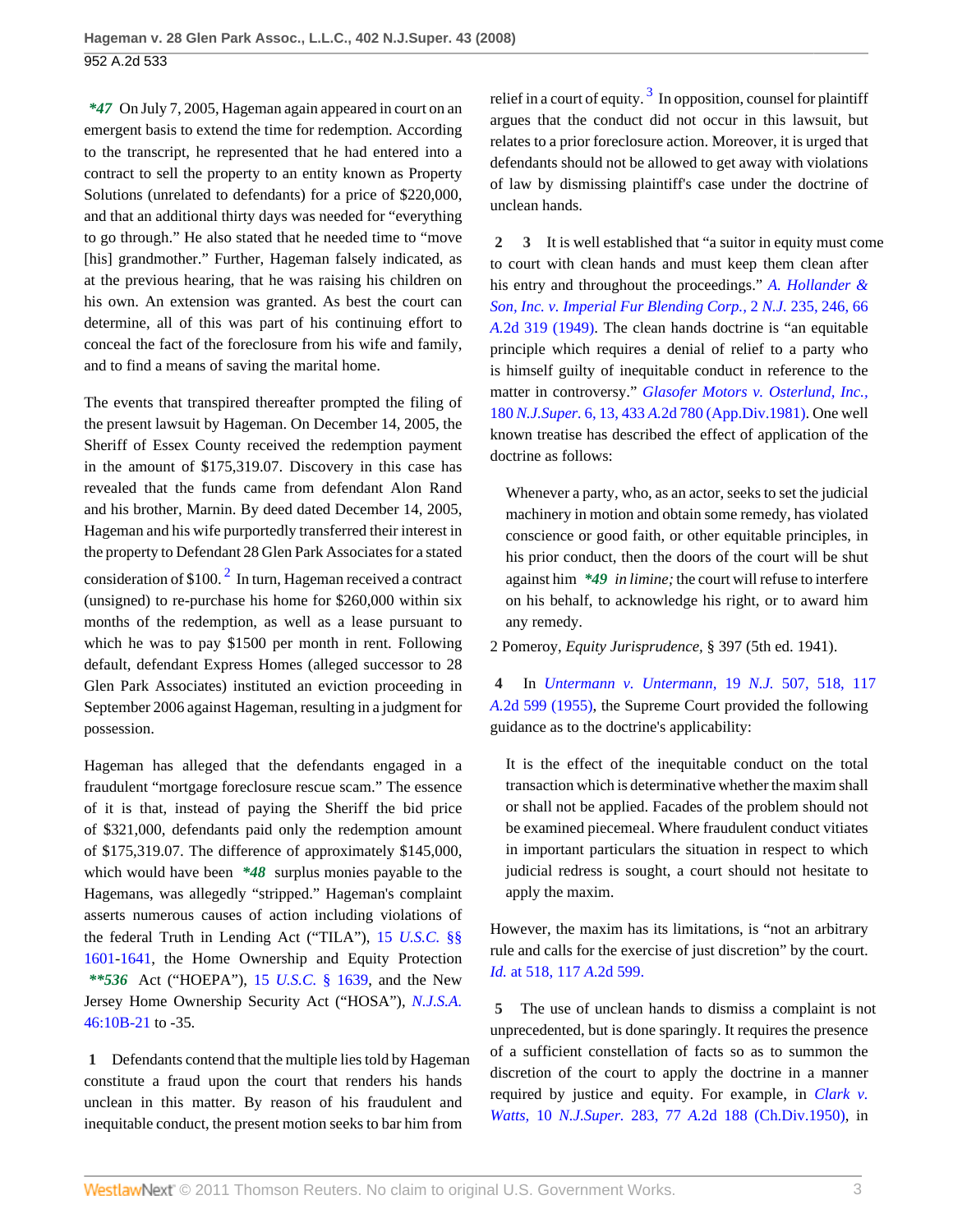which a church pastor sought an injunction permanently restraining the congregation from dismissing him, the court *sua sponte* dismissed the action because the plaintiff had deliberately misread the church manual and "torture[d] the clear language" with the purpose of deceiving the court into relying upon the *\*\*537* quoted words in his complaint. *[Id.](http://www.westlaw.com/Link/Document/FullText?findType=Y&serNum=1951110605&pubNum=162&originationContext=document&vr=3.0&rs=cblt1.0&transitionType=DocumentItem&contextData=(sc.UserEnteredCitation))* [at 285, 77](http://www.westlaw.com/Link/Document/FullText?findType=Y&serNum=1951110605&pubNum=162&originationContext=document&vr=3.0&rs=cblt1.0&transitionType=DocumentItem&contextData=(sc.UserEnteredCitation)) *A*.2d 188.

<span id="page-3-0"></span>**[6](#page-0-5)** Plaintiff is correct that *[Clark,](http://www.westlaw.com/Link/Document/FullText?findType=Y&serNum=1951110605&originationContext=document&vr=3.0&rs=cblt1.0&transitionType=DocumentItem&contextData=(sc.UserEnteredCitation))* as well as various other cases dealing with the unclean hands doctrine, concern conduct occurring in or relating to the particular matter in which judicial protection is sought. *E.g., [Untermann v. Untermann,](http://www.westlaw.com/Link/Document/FullText?findType=Y&serNum=1955111054&pubNum=583&originationContext=document&vr=3.0&rs=cblt1.0&transitionType=DocumentItem&contextData=(sc.UserEnteredCitation)#co_pp_sp_583_517) supra,* 19 *N.J.* [at 517, 117](http://www.westlaw.com/Link/Document/FullText?findType=Y&serNum=1955111054&pubNum=583&originationContext=document&vr=3.0&rs=cblt1.0&transitionType=DocumentItem&contextData=(sc.UserEnteredCitation)#co_pp_sp_583_517) *A.*2d 599; *[Johnson v. Johnson,](http://www.westlaw.com/Link/Document/FullText?findType=Y&serNum=1986147567&pubNum=590&originationContext=document&vr=3.0&rs=cblt1.0&transitionType=DocumentItem&contextData=(sc.UserEnteredCitation)#co_pp_sp_590_384)* 212 *N.J.Super.* 368, 384, 515 *A.*[2d 255 \(Ch.Div.1986\)](http://www.westlaw.com/Link/Document/FullText?findType=Y&serNum=1986147567&pubNum=590&originationContext=document&vr=3.0&rs=cblt1.0&transitionType=DocumentItem&contextData=(sc.UserEnteredCitation)#co_pp_sp_590_384); *[Prindiville v. Johnson & Higgins,](http://www.westlaw.com/Link/Document/FullText?findType=Y&serNum=1922112313&pubNum=161&originationContext=document&vr=3.0&rs=cblt1.0&transitionType=DocumentItem&contextData=(sc.UserEnteredCitation))* 93 *N.J.Eq.* 425, 428, 116 *A.* [785 \(E. & A.1922\).](http://www.westlaw.com/Link/Document/FullText?findType=Y&serNum=1922112313&pubNum=161&originationContext=document&vr=3.0&rs=cblt1.0&transitionType=DocumentItem&contextData=(sc.UserEnteredCitation)) Plaintiff argues that the deception occurred solely in the prior foreclosure proceedings, which are unrelated to the subject matter of the complaint in this case. However, it is evident that plaintiff has an *\*50* unduly restrictive and crabbed view of the facts. He ignores the reality that his applications for extensions of time created the opportunity for the transaction with defendants. Plaintiff enabled and affirmatively sought the arrangement of which he now complains. He petitioned, under false pretenses, for a postponement of a sheriff's sale that would have yielded the surplus funds that were allegedly "stolen" from him. Subsequently, he procured an extension of the redemption period to allow him to negotiate with defendants for a means of saving the property and concealing the foreclosure from his family.

There is an even more direct connection between the foreclosure action and the present case, as an examination of plaintiff's initial pleading reveals. Hageman placed the facts surrounding the adjournment of the sheriff's sale at issue in this very case. In Paragraph 21 of the Verified Complaint, he stated as follows:

Rand provided Hageman with a written loan commitment which he instructed Hageman to present to the court in order to obtain the adjournment. The court granted a one-month adjournment of the sheriff's sale. As soon as Hageman walked out of the courtroom, Rand demanded the commitment letter be returned to him.

The gravamen of plaintiff's case, that defendants engaged in an orchestrated and elaborate "foreclosure rescue scam," is alleged in the foregoing excerpt to have encompassed the adjournment of the sheriff's sale. Stated differently, plaintiff characterized the event as an example of defendants' manipulations.

<span id="page-3-1"></span>However, the transcript of May 17, 2005, belies the version of the facts set forth in the complaint. Thus, not only does plaintiff's own pleading rely upon proceedings in the prior action, but it can be inferred that he has continued the pattern of misrepresentation in the present matter. <sup>[4](#page-5-3)</sup> It is obvious that the present litigation is *\*51* very much about the underlying foreclosure action, and includes issues about when, why and with whom Hageman appeared in court in May 2005.

Nevertheless, plaintiff contends that the unclean hands doctrine has been eroded to the point that courts no longer use it to dismiss a plaintiff's complaint. Plaintiff also argues that courts have not applied *\*\*538* the doctrine where to do so would allow a wrongdoer to profit at the plaintiff's expense. He cites *[Hughes v. Eisner,](http://www.westlaw.com/Link/Document/FullText?findType=Y&serNum=1951110976&pubNum=590&originationContext=document&vr=3.0&rs=cblt1.0&transitionType=DocumentItem&contextData=(sc.UserEnteredCitation)#co_pp_sp_590_62)* 14 *N.J.Super.* 58, 62, 81 *A.*2d 394 [\(App.Div.1951\),](http://www.westlaw.com/Link/Document/FullText?findType=Y&serNum=1951110976&pubNum=590&originationContext=document&vr=3.0&rs=cblt1.0&transitionType=DocumentItem&contextData=(sc.UserEnteredCitation)#co_pp_sp_590_62) where notwithstanding false testimony by plaintiff, the trial judge's refusal to dismiss plaintiff's case was not disturbed on appeal. The Appellate Division, while noting the discretionary nature of the clean hands doctrine, directed that the complaint be dismissed on other grounds. In *[A. Hollander & Son, supra,](http://www.westlaw.com/Link/Document/FullText?findType=Y&serNum=1949110190&pubNum=583&originationContext=document&vr=3.0&rs=cblt1.0&transitionType=DocumentItem&contextData=(sc.UserEnteredCitation)#co_pp_sp_583_247)* 2 *N.J.* at 247, 66 *A.*2d 319, the court cautioned that the doctrine "is not so rigid nor should it be so construed as to allow or permit an unconscionable gain to the wrongdoer at the complainant's expense." Primarily, plaintiff relies on *[Glasofer Motors v. Osterlund, Inc.,](http://www.westlaw.com/Link/Document/FullText?findType=Y&serNum=1981136136&originationContext=document&vr=3.0&rs=cblt1.0&transitionType=DocumentItem&contextData=(sc.UserEnteredCitation)) supra,* for what he refers to as the "modern view." Plaintiff maintains that *[Glasofer Motors](http://www.westlaw.com/Link/Document/FullText?findType=Y&serNum=1981136136&originationContext=document&vr=3.0&rs=cblt1.0&transitionType=DocumentItem&contextData=(sc.UserEnteredCitation))* stands for the proposition that where the defendant is a wrongdoer, engaging in predatory conduct in violation of law and public policy, unclean hands will not bar a plaintiff's suit.

In *[Glasofer Motors,](http://www.westlaw.com/Link/Document/FullText?findType=Y&serNum=1981136136&originationContext=document&vr=3.0&rs=cblt1.0&transitionType=DocumentItem&contextData=(sc.UserEnteredCitation))* the Appellate Division reversed a dismissal of the plaintiff's private antitrust action under the Sherman Act and State Antitrust Act. 180 *[N.J.Super.](http://www.westlaw.com/Link/Document/FullText?findType=Y&serNum=1981136136&pubNum=590&originationContext=document&vr=3.0&rs=cblt1.0&transitionType=DocumentItem&contextData=(sc.UserEnteredCitation)#co_pp_sp_590_19)* at 19, 433 *A.*[2d 780.](http://www.westlaw.com/Link/Document/FullText?findType=Y&serNum=1981136136&pubNum=590&originationContext=document&vr=3.0&rs=cblt1.0&transitionType=DocumentItem&contextData=(sc.UserEnteredCitation)#co_pp_sp_590_19) The trial judge found that plaintiff had willfully misrepresented itself as an authorized distributor or dealer of Diamond Reo trucks in order to submit a bid to the City of Newark on a parts contract. *Id.* [at 13, 433](http://www.westlaw.com/Link/Document/FullText?findType=Y&serNum=1981136136&pubNum=162&originationContext=document&vr=3.0&rs=cblt1.0&transitionType=DocumentItem&contextData=(sc.UserEnteredCitation)) *A*.2d 780. When plaintiff refused Osterlund's demand to withdraw its bid, Osterlund refused to sell Diamond Reo parts to plaintiff. The Court found that "[p]laintiff's willful *\*52* misrepresentation constitutes bad faith and shocks the court's conscience. This unconscionable act undeniably forms part of the basis of this lawsuit. Defendants' actions arose as a direct result of plaintiff's conduct." *Id.* [at 13, 433](http://www.westlaw.com/Link/Document/FullText?findType=Y&serNum=1981136136&pubNum=162&originationContext=document&vr=3.0&rs=cblt1.0&transitionType=DocumentItem&contextData=(sc.UserEnteredCitation)) *A*.2d 780. For those reasons, the trial court had held that the unclean hands doctrine barred Glasofer Motors' action.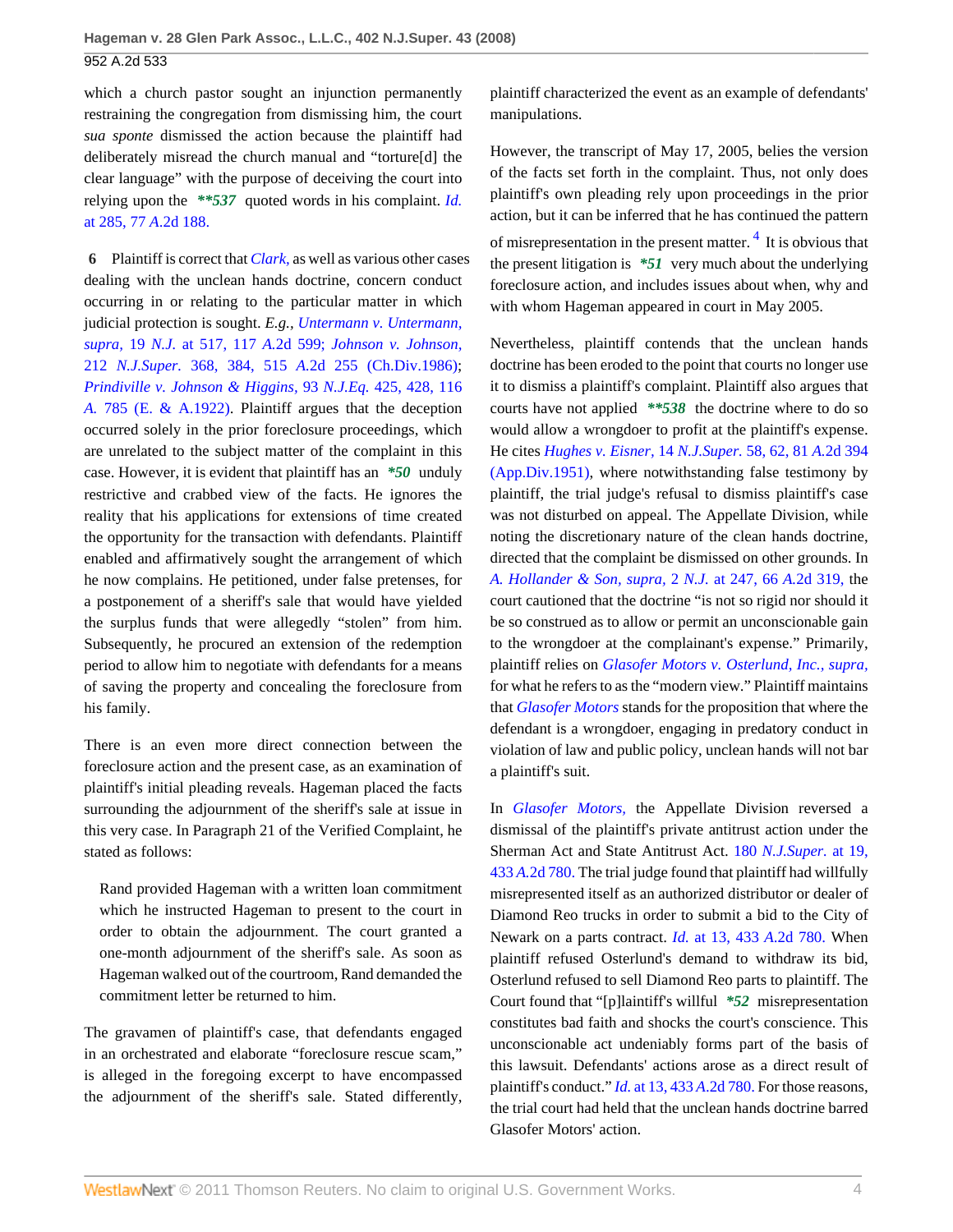Plaintiff's reliance on *[Glasofer Motors](http://www.westlaw.com/Link/Document/FullText?findType=Y&serNum=1981136136&originationContext=document&vr=3.0&rs=cblt1.0&transitionType=DocumentItem&contextData=(sc.UserEnteredCitation))* is misplaced. That case is distinguishable from the case at bar both factually and legally. Its holding clearly is confined to cases alleging violations of the antitrust laws. The opinion contains a lengthy discussion of the federal cases that have abolished the defense of unclean hands in private antitrust actions, except in situations involving a plaintiff who has participated with defendant in conduct violative of the antitrust laws. The federal cases expressly reveal an intent not to "undermine the antitrust acts," so as "to further the overriding public policy in favor of competition." *Id.* [at 14, 433](http://www.westlaw.com/Link/Document/FullText?findType=Y&serNum=1981136136&pubNum=162&originationContext=document&vr=3.0&rs=cblt1.0&transitionType=DocumentItem&contextData=(sc.UserEnteredCitation)) *A*.2d 780. The decision in *[Glasofer Motors](http://www.westlaw.com/Link/Document/FullText?findType=Y&serNum=1981136136&originationContext=document&vr=3.0&rs=cblt1.0&transitionType=DocumentItem&contextData=(sc.UserEnteredCitation))* was simply a harmonization of state law with "ruling judicial interpretations of federal antitrust statutes." *Id.* [at 19, 433](http://www.westlaw.com/Link/Document/FullText?findType=Y&serNum=1981136136&pubNum=162&originationContext=document&vr=3.0&rs=cblt1.0&transitionType=DocumentItem&contextData=(sc.UserEnteredCitation)) *A*.2d 780. Hence, "a plaintiff's illegal conduct independent of any antitrust violation *does not bar his private antitrust suit* which vindicates a public wrong." *Id.* [at 19, 433](http://www.westlaw.com/Link/Document/FullText?findType=Y&serNum=1981136136&pubNum=162&originationContext=document&vr=3.0&rs=cblt1.0&transitionType=DocumentItem&contextData=(sc.UserEnteredCitation)) *A*[.2d 780](http://www.westlaw.com/Link/Document/FullText?findType=Y&serNum=1981136136&pubNum=162&originationContext=document&vr=3.0&rs=cblt1.0&transitionType=DocumentItem&contextData=(sc.UserEnteredCitation)) (emphasis added).

The most glaring distinction is that we are not dealing here with an antitrust plaintiff or antitrust claims. Secondly, according to Hageman's latest version of the facts, his conduct was directed, motivated and intertwined with defendants' alleged scheme. Most importantly, *[Glasofer Motors](http://www.westlaw.com/Link/Document/FullText?findType=Y&serNum=1981136136&originationContext=document&vr=3.0&rs=cblt1.0&transitionType=DocumentItem&contextData=(sc.UserEnteredCitation))* furnishes no support for plaintiff's theory that the unclean hands doctrine has, outside of antitrust cases, been given a blanket rejection, met with criticism, or been labeled as antiquated. To the extent that there is any concern that defendants will escape unscathed, it is noted that the suit by Hageman's wife against these parties and others is continuing.

As stated previously, the doctrine has been employed in cases such as *\*\*539 [Clark v. Watts, supra,](http://www.westlaw.com/Link/Document/FullText?findType=Y&serNum=1951110605&pubNum=590&originationContext=document&vr=3.0&rs=cblt1.0&transitionType=DocumentItem&contextData=(sc.UserEnteredCitation)#co_pp_sp_590_283)* 10 *N.J.Super.* [at 283, 77 A.2d 188.](http://www.westlaw.com/Link/Document/FullText?findType=Y&serNum=1951110605&pubNum=590&originationContext=document&vr=3.0&rs=cblt1.0&transitionType=DocumentItem&contextData=(sc.UserEnteredCitation)#co_pp_sp_590_283) There, the plaintiff minister alleged in his complaint that he was *\*53* dismissed by a mere majority vote, and quoted a portion of the church manual allegedly requiring that "a three-quarters vote, of all present at such a meeting should be deemed essential to a call." *Id.* [at 285, 77](http://www.westlaw.com/Link/Document/FullText?findType=Y&serNum=1951110605&pubNum=162&originationContext=document&vr=3.0&rs=cblt1.0&transitionType=DocumentItem&contextData=(sc.UserEnteredCitation)) *A*[.2d 188.](http://www.westlaw.com/Link/Document/FullText?findType=Y&serNum=1951110605&pubNum=162&originationContext=document&vr=3.0&rs=cblt1.0&transitionType=DocumentItem&contextData=(sc.UserEnteredCitation)) Upon reviewing the document, the court observed that the language appeared only in relation to a meeting at which a candidate is "called" to the pulpit, and there was nothing requiring a like vote when a pastor is relieved of his duties. The court dismissed the action based upon plaintiff's unclean hands for his "willful misuse of the quoted language," stating as follows:

The conduct that is material to the doctrine is the plaintiff's misconduct, and if that be of serious nature relief will be denied to the plaintiff, no matter how serious are the charges of wrongdoing laid to the defendant. In the instant case there can be no question that the plaintiff's misconduct was of the most serious nature. His misuse of the church manual was conscious and purposeful. *It was designed to mislead the court into a false assumption of fact and to induce the allowance of an ad interim restraint. Those purposes were accomplished*. The court was deceived and the initial relief sought by the plaintiff was granted. The plaintiff's misconduct, now revealed, disentitles him to further hearing in this court.

#### [*Id.* [at 286-87, 77](http://www.westlaw.com/Link/Document/FullText?findType=Y&serNum=1951110605&pubNum=162&originationContext=document&vr=3.0&rs=cblt1.0&transitionType=DocumentItem&contextData=(sc.UserEnteredCitation)) *A*.2d 188 (emphasis added).]

The doctrine also has had continued vitality in matrimonial cases. In *[Pollino v. Pollino,](http://www.westlaw.com/Link/Document/FullText?findType=Y&serNum=1956104701&pubNum=590&originationContext=document&vr=3.0&rs=cblt1.0&transitionType=DocumentItem&contextData=(sc.UserEnteredCitation))* 39 *N.J.Super.* 294, 121 *A.*2d 62 [\(Ch.Div.1956\)](http://www.westlaw.com/Link/Document/FullText?findType=Y&serNum=1956104701&pubNum=590&originationContext=document&vr=3.0&rs=cblt1.0&transitionType=DocumentItem&contextData=(sc.UserEnteredCitation)), it was used to dismiss the plaintiff husband's suit for divorce. The court stated that "[w]here the relief sought by the plaintiff is the result of his own wrongdoing, where the unclean hands of the plaintiff has infected the very subject matter in litigation, the plaintiff is barred from relief in a court of equity." *Id.* [at 299, 121](http://www.westlaw.com/Link/Document/FullText?findType=Y&serNum=1956104701&pubNum=162&originationContext=document&vr=3.0&rs=cblt1.0&transitionType=DocumentItem&contextData=(sc.UserEnteredCitation)) *A*.2d 62. The court traced plaintiff's conduct back almost 25 years to 1932, when in order to divorce his first wife he falsely testified that she had deserted him. In reality, he had been bigamously married to the present defendant in 1921 and was living with her and their child. After obtaining the divorce, in 1933 he married the defendant for a second time and misrepresented his residence on the marriage license to avoid a criminal investigation. In the matter then before the court, he sought a divorce from his second wife, the defendant.

*\*54* The court found from the foregoing facts "[a] studied disregard for the fundamental principles of morality and a complete disregard for the solemnity of the oath has pervaded the plaintiff's marital excursions[.]" *Id.* [at 301, 121](http://www.westlaw.com/Link/Document/FullText?findType=Y&serNum=1956104701&pubNum=162&originationContext=document&vr=3.0&rs=cblt1.0&transitionType=DocumentItem&contextData=(sc.UserEnteredCitation)) *A*.2d [62.](http://www.westlaw.com/Link/Document/FullText?findType=Y&serNum=1956104701&pubNum=162&originationContext=document&vr=3.0&rs=cblt1.0&transitionType=DocumentItem&contextData=(sc.UserEnteredCitation)) It further found that plaintiff had committed bad faith, trickery, deception and fraud, any one of which would have been sufficient to invoke the doctrine of unclean hands. It dismissed the complaint on that basis, as follows:

It is the function of the courts of our State to foster common honesty and not to promote fraud or illegality by aiding a party to a fraudulent scheme. To allow plaintiff's application for divorce would *ex necessitu* stamp with approval the prior fraudulent, deceptive and perjurious tactics by which he was able to acquire his status of an unmarried person to the end that he might thereafter marry the defendant.

## [*Id.* [at 304, 121](http://www.westlaw.com/Link/Document/FullText?findType=Y&serNum=1956104701&pubNum=162&originationContext=document&vr=3.0&rs=cblt1.0&transitionType=DocumentItem&contextData=(sc.UserEnteredCitation)) *A.*2d 62.]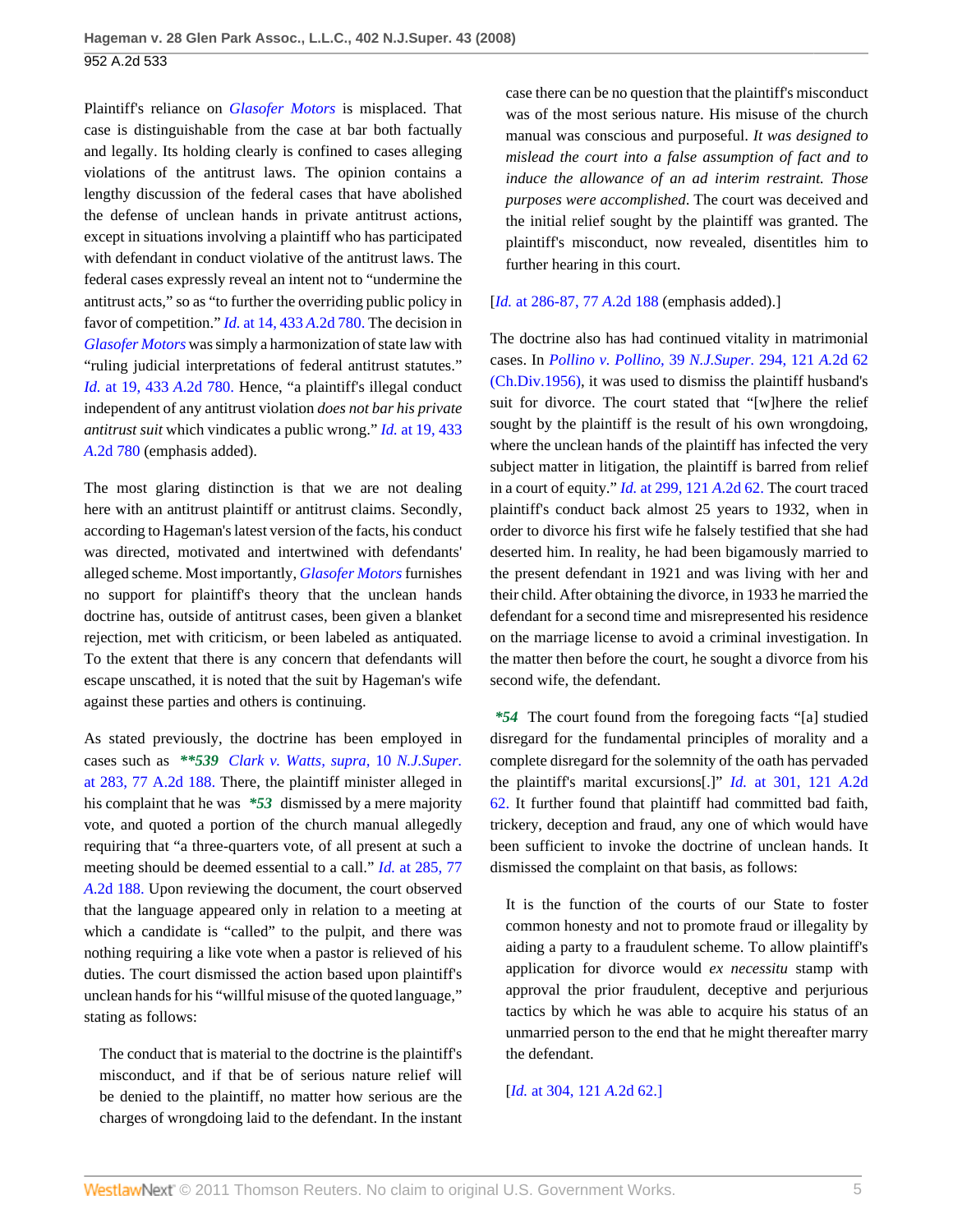# *See also [Rolnick v. Rolnick,](http://www.westlaw.com/Link/Document/FullText?findType=Y&serNum=1993076191&pubNum=590&originationContext=document&vr=3.0&rs=cblt1.0&transitionType=DocumentItem&contextData=(sc.UserEnteredCitation)#co_pp_sp_590_362)* 262 *N.J.Super.* 343, 362, 621 *A.*[2d 37 \(App.Div.1993\)](http://www.westlaw.com/Link/Document/FullText?findType=Y&serNum=1993076191&pubNum=590&originationContext=document&vr=3.0&rs=cblt1.0&transitionType=DocumentItem&contextData=(sc.UserEnteredCitation)#co_pp_sp_590_362).

The reasoning in *[Pollino](http://www.westlaw.com/Link/Document/FullText?findType=Y&serNum=1956104701&originationContext=document&vr=3.0&rs=cblt1.0&transitionType=DocumentItem&contextData=(sc.UserEnteredCitation))* is highly appropriate under the facts and procedural history of the present case. It is unnecessary to look back anywhere close to a quarter century as *[Pollino](http://www.westlaw.com/Link/Document/FullText?findType=Y&serNum=1956104701&originationContext=document&vr=3.0&rs=cblt1.0&transitionType=DocumentItem&contextData=(sc.UserEnteredCitation))* saw fit to do. *\*\*540* It was within the year prior to the commencement of this suit that plaintiff appeared before two separate Chancery judges and sought extensions of time based upon a litany of facts that he spun out of the recesses of his own mind. His stories were embroidered with considerable detail, essentially unsolicited. He obtained relief based upon a series of blatant untruths, which set in motion the process under which the property was redeemed and the transactions with defendants were consummated. As in *[Clark v. Watts,](http://www.westlaw.com/Link/Document/FullText?findType=Y&serNum=1951110605&originationContext=document&vr=3.0&rs=cblt1.0&transitionType=DocumentItem&contextData=(sc.UserEnteredCitation)) [supra,](http://www.westlaw.com/Link/Document/FullText?findType=Y&serNum=1951110605&originationContext=document&vr=3.0&rs=cblt1.0&transitionType=DocumentItem&contextData=(sc.UserEnteredCitation))* he intended to mislead the court into a false assumption of fact so as to obtain an injunctive order, and succeeded in his purpose. Now, plaintiff has come back seeking relief from the transaction that was only made possible by his bad faith, trickery and deception. It is strikingly similar to *[Pollino, supra,](http://www.westlaw.com/Link/Document/FullText?findType=Y&serNum=1956104701&pubNum=590&originationContext=document&vr=3.0&rs=cblt1.0&transitionType=DocumentItem&contextData=(sc.UserEnteredCitation)#co_pp_sp_590_299)* 39 *N.J.Super.* at 299, 121 *A.*2d 62, in that the "relief sought by plaintiff is the result of his own wrongdoing," and "the unclean hands of the plaintiff has infected the very subject matter" of the case. It is exacerbated by the pleadings filed in this matter, *\*55* which set forth facts completely at variance with the transcripts of plaintiff's previous proceedings.

The unclean hands doctrine, like other equitable maxims, has origins that date back over a century and yet, is still a recognized part of equity jurisprudence. Unclean hands language is bandied about somewhat casually in pleadings and briefs, often appearing as a boilerplate defense in answers filed in the Chancery Division. A fair reading of the case law tells us that its application is actually more limited and should be used sparingly, especially if the result is to preclude access to the courts. Nevertheless, the doctrine exists to be invoked where the totality of the circumstances demand, unless it is

to become meaningless, empty verbiage. Equitable maxims should serve as more than buzzwords to trigger equitable jurisdiction. They should have a higher purpose than as flowery "filler" language for legal argument. The maxim of unclean hands was intended to be an available tool for a court of equity's use, "not out of regard for defendant or to punish plaintiff, but upon larger considerations that make for the advancement of right and justice." *[Heritage Bank, N.A. v.](http://www.westlaw.com/Link/Document/FullText?findType=Y&serNum=1983142453&pubNum=590&originationContext=document&vr=3.0&rs=cblt1.0&transitionType=DocumentItem&contextData=(sc.UserEnteredCitation)#co_pp_sp_590_71) Ruh,* 191 *N.J.Super.* 53, 71-72, 465 *A.*[2d 547 \(Ch.Div.1983\).](http://www.westlaw.com/Link/Document/FullText?findType=Y&serNum=1983142453&pubNum=590&originationContext=document&vr=3.0&rs=cblt1.0&transitionType=DocumentItem&contextData=(sc.UserEnteredCitation)#co_pp_sp_590_71) *See [Untermann v. Untermann, supra,](http://www.westlaw.com/Link/Document/FullText?findType=Y&serNum=1955111054&pubNum=583&originationContext=document&vr=3.0&rs=cblt1.0&transitionType=DocumentItem&contextData=(sc.UserEnteredCitation)#co_pp_sp_583_518)* 19 *N.J.* at 518, 117 *A.*2d [599](http://www.westlaw.com/Link/Document/FullText?findType=Y&serNum=1955111054&pubNum=583&originationContext=document&vr=3.0&rs=cblt1.0&transitionType=DocumentItem&contextData=(sc.UserEnteredCitation)#co_pp_sp_583_518) ("Condonation by the court of such conduct would not be instrumental in the preservation of justice and the integrity of the court.").

It is not typical for a miscreant of the likes of plaintiff to have the audacity to seek affirmative relief from a court of equity. As a defendant in the foreclosure case, he set out on a mission to deceive everyone-his wife, his father, the court, and even defendants themselves (by falsely representing that he was expecting a sum of money that would enable him to buy back his house). Having accomplished his plan, only to have it backfire on him, he now seeks equitable relief from the consequences. Equity courts, with their unique brand of justice tempered with mercy, are particularly susceptible to this type of chicanery. Plaintiff has already received more favorable treatment than he deserved in the foreclosure action, under false pretenses. Considering the *\*56* number of worthy suitors clamoring for equitable relief, it would be the height of injustice to allow plaintiff to sap any further time or attention from this court. To permit plaintiff the potential for recovery would also reward him for his prior deceitful and fraudulent behavior.

Accordingly, plaintiff's complaint is dismissed. A copy of the order is enclosed.

Parallel Citations

952 A.2d 533

## Footnotes

- <span id="page-5-0"></span>[1](#page-1-0) The motion addresses only the complaint of Christopher E. Hageman, and does not affect the separate action brought by his wife, Vionia A. Hageman. The two actions have previously been consolidated.
- <span id="page-5-1"></span>[2](#page-2-5) As a basis for her separate complaint, Vionia Hageman has averred that the signature on the deed is not hers.
- <span id="page-5-2"></span>[3](#page-2-6) Defendants have also presented proof that in June 2007, Hageman pleaded guilty to criminal charges of falsifying records and uttering a forged instrument. The underlying facts apparently involved his forging the signatures of a Superior Court judge and an attorney on "divorce papers" so as to deceive someone with whom he had a romantic relationship. Because these events bear no relationship to this matter, they play no part in the court's decision.
- <span id="page-5-3"></span>[4](#page-3-1) As a further example, defendants cite to a certification in this case in which Hageman portrays the failure to pay his mortgage to the loss of his job with the Newark Housing Authority, as the result of absenteeism after a traumatic incident at work. However, defendants demonstrated that the default occurred on July 18, 2003; the Complaint in Foreclosure was filed on March 15, 2004,